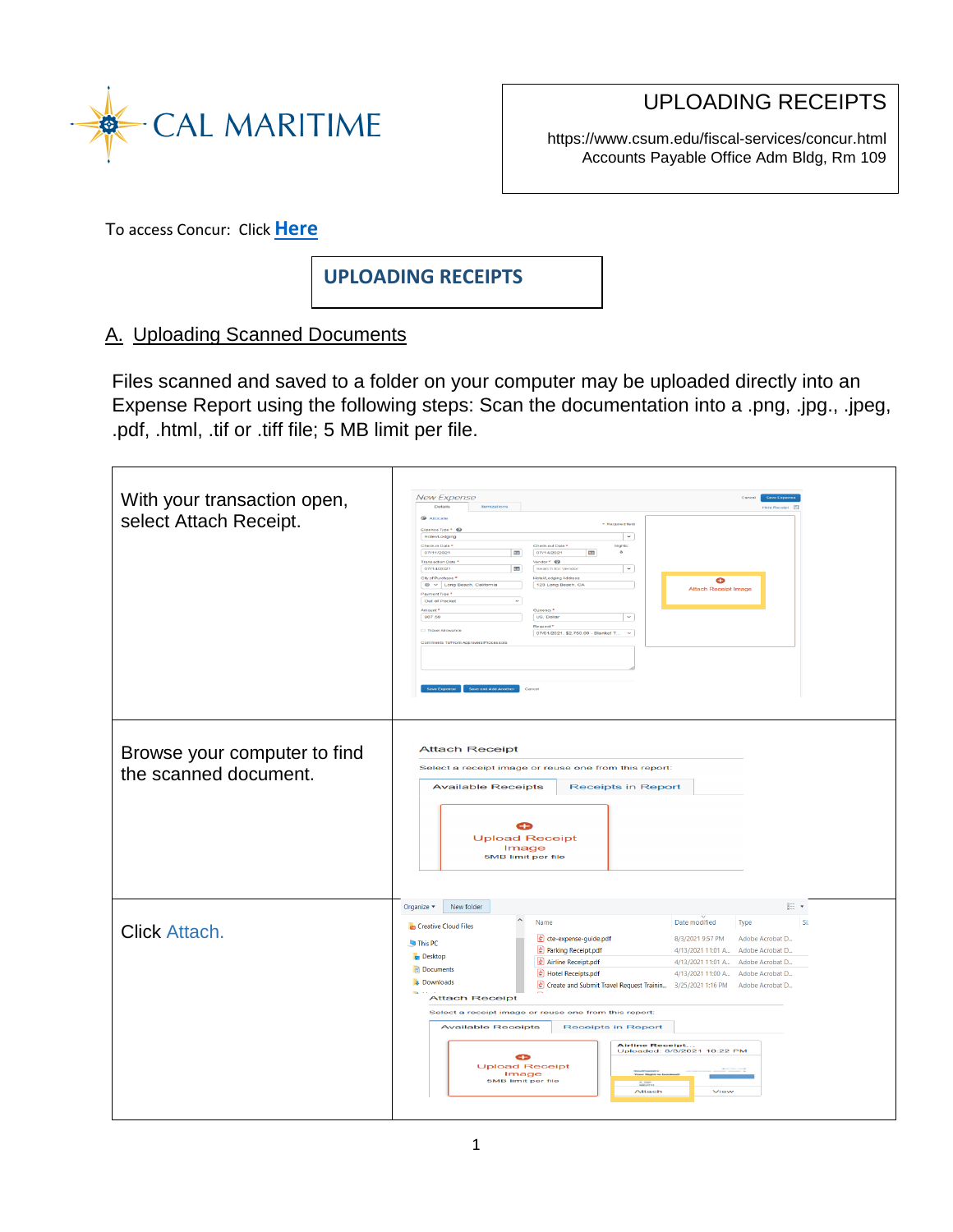## B. Email Receipts to your Concur Profile

- 1. Before emailing receipts to the Available Receipts library, you must verify your email address for verification in the Personal Information section of your Profile.
- 2. Profile > Profile Settings. The Profile Options page appears.
- 3. On the left-hand side of the screen, click Personal Information.
- 4. On the Personal Information screen, scroll down to the Email Addresses section.
- 5. Follow the below steps to verify your email address:
	- a. Once you have saved an email address, click Verify.
	- b. Check your email for a verification message from Concur.
	- c. Copy the code from the email message into the Enter Code box next to the email address. d. Click OK to submit the code and complete verification.
- 6. Prepare an email to receipts@concur.com, attach the images, and send the email. The available file formats are: PNG, JPG, JPEG, PDF, HTML, TIF, OR TIFF.

## C. Receipts Captured with Concur App

Any receipts captured using the Concur app will automatically place the images in your Available Receipts library and can be attached as described below.

To Attach a Receipt Image to An Expense Entry Using Available Receipts:

| In the Expense Report, select<br>an expense entry to open it in<br>Detail view. | <b>Add Expense</b>             |                           |  |
|---------------------------------------------------------------------------------|--------------------------------|---------------------------|--|
|                                                                                 | Π<br><b>Available Expenses</b> | <b>Create New Expense</b> |  |
|                                                                                 | Search for an expense type     |                           |  |
|                                                                                 | <b>A Recently Used</b>         |                           |  |
|                                                                                 | Hotel/Lodging                  |                           |  |
|                                                                                 | Personal Car Mileage           |                           |  |
|                                                                                 | Airfare                        |                           |  |
|                                                                                 | <b>Car Rental</b>              |                           |  |
|                                                                                 | ÷.<br>$\epsilon$ .             |                           |  |
|                                                                                 |                                |                           |  |
|                                                                                 |                                |                           |  |
|                                                                                 |                                |                           |  |